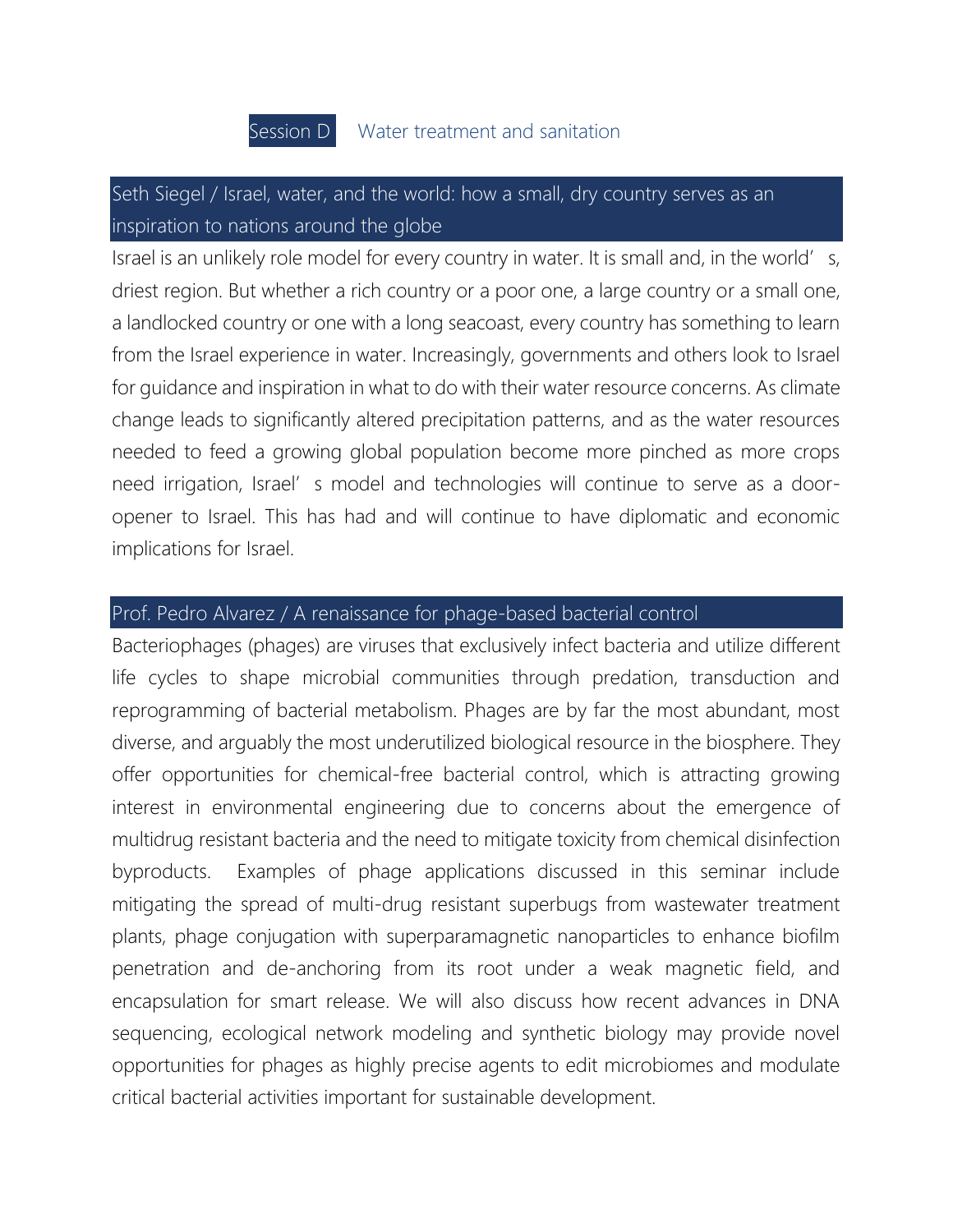Prof. Jacob Moran-Gilad / Risk assessment and mitigation of legionellosis powered by genomics

Legionnaires' disease (LD) is a life threatening respiratory infection caused by waterborne strains of Legionella, particularly L. pneumophila. Molecular typing dramatically improved the investigation of Legionnaires' disease (LD) clusters and ability to link clinical cases with contaminated water systems. Microbial whole genome sequencing (WGS) is a promising modality for cluster investigations but analysis methods are neither standardized, nor agreed. Core Genome Multilocus Sequence Typing (cgMLST) has recently emerged as a phylogenomic typing approach that is portable, scalable and reproducible and could allow standardized and nomenclaturebased typing for pathogens of public health importance. A cgMLST scheme for Legionella has first been proposed in 2015 (Moran-Gilad et al, Eurosurveillance). That scheme utilizes 1,521 core gene loci for typing and has successfully been implemented in several cluster investigations worldwide.

This talk will review the public health microbiology challenges associated with legionellosis and will focus on the use of methods and laboratory solutions such as WGS for epidemiological investigation and prevention.

## Prof. Eberhard Morgenroth / Opportunities for greywater reuse at different scales

Water and wastewater treatment are key to protect humans in cities by providing safe water and urban hygiene and to protect the aquatic environment from pollutants. Over the past century, urban water management allowed for healthy and pleasant living conditions in ever-growing cities in many parts of the world. This presentation will discuss the potential for local reuse of treated greywater and drivers for implementation. What are the scientific and technological challenges? How can appropriate local water reuse be implemented in a way that it does not jeopardize today's achievements in urban water management and urban hygiene? Basic sciences for gravity driven membrane (GDM) filtration and technology development for reuse of hand washing water in informal settlements (http://www.autarky.ch/) or resource recovery at the building scale (http://www.eawag.ch/waterhub) will be discussed